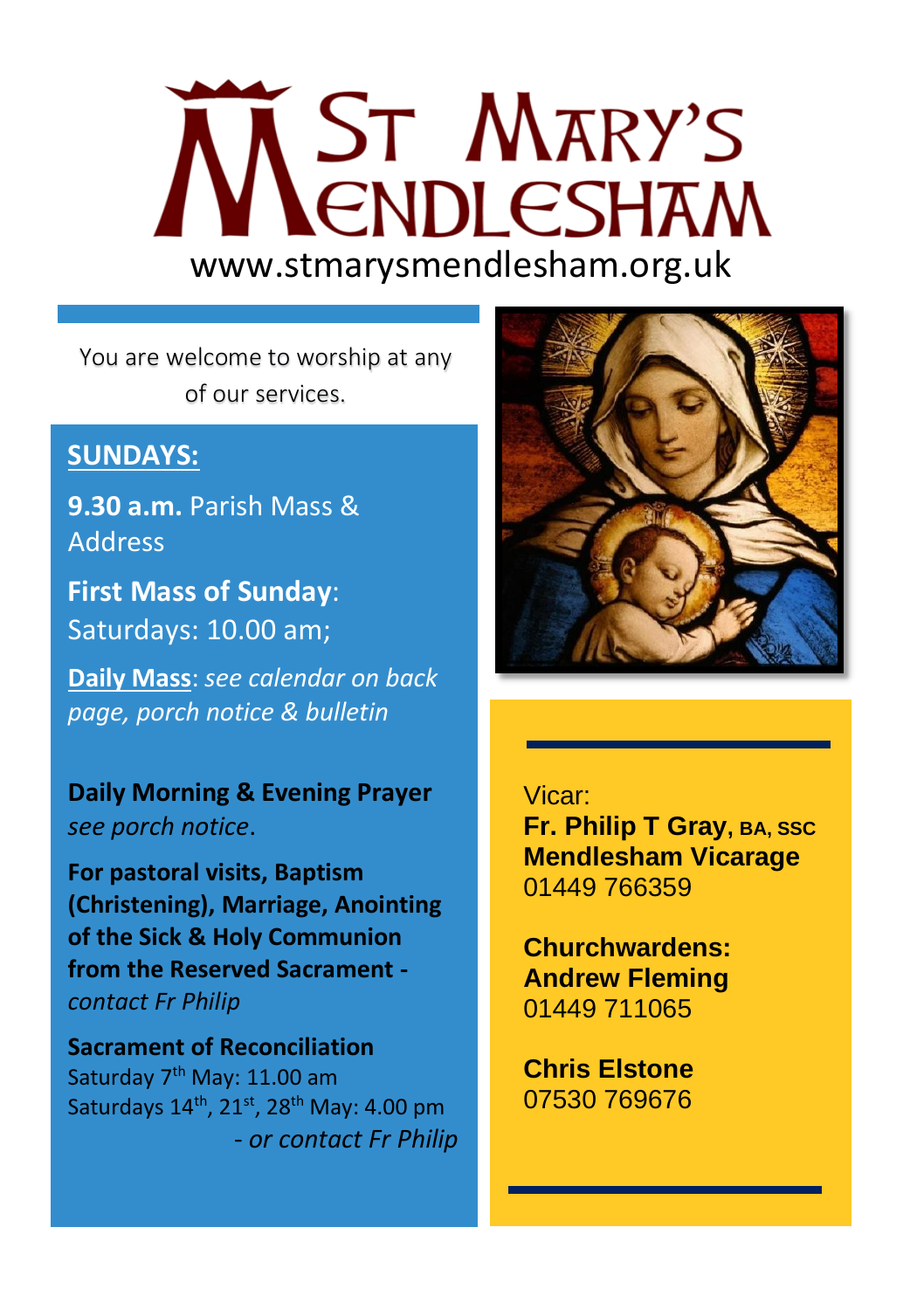# WHAT'S ON THIS MONTH

**Sunday worship also LIVESTREAMED every week at 9.30.** Visit **<https://www.facebook.com/stmarysmendlesham/>**

| $1st$ May                                   | <b>MAY FIESTA</b>                                                                               |
|---------------------------------------------|-------------------------------------------------------------------------------------------------|
|                                             | 9.30 Parish Mass, Crowning of Our Lady, Crowning of May                                         |
|                                             | Queen & attendants                                                                              |
|                                             | 11.15 (approx.) May procession through Front St & Old Market                                    |
|                                             | St, concluding at the King's Head                                                               |
|                                             | 12.30 (approx.) Shared lunch in church                                                          |
| $2nd$ May                                   | <b>NATIONAL PILGRIMAGE TO WALSINGHAM</b>                                                        |
|                                             | 12.00 noon: Mass in the Abbey grounds                                                           |
|                                             | 2.30 pm: Sermon (Bishop Philip North) Procession+ Benediction                                   |
| 3rd May                                     | 9.30: Mass (said); 10.30 -12.30: Coffee & cake in church                                        |
|                                             | 7.00 pm: Fr Philip gives a conducted tour of our beautiful                                      |
|                                             | church. £5 per adult (including refreshments) in aid of Friends                                 |
|                                             | of St Mary's. (Unfortunately, due to its enclosed space, the                                    |
|                                             | armoury will not be included in the tour)                                                       |
| 10 <sup>th</sup> May<br>$15^{th} - 21^{st}$ | 9.30: Mass (said); 10.30 -12.30: Coffee & cake in church                                        |
| <b>May</b>                                  | Christian Aid Week. Please see separate notice                                                  |
| 15 <sup>th</sup> May                        | 9.30: Parish Mass                                                                               |
|                                             | 2.30 pm: Tour of Norfolk Churches (see poster in church)                                        |
| 19 <sup>th</sup> May                        | Guild of All Souls Day conference at Walsingham: 'When a child                                  |
|                                             | has died' See church website 'What's on' page for details                                       |
| 20 <sup>th</sup> May                        | 7.00 pm: Fr Philip gives a conducted tour of our beautiful                                      |
|                                             | church. £5 per adult (as on 3 <sup>rd</sup> May above)                                          |
| 24 <sup>th</sup> May                        | Our Lady, Help of Christians                                                                    |
|                                             | 10.30 - 12.30: Coffee & cake in church                                                          |
|                                             | 2.30 pm: Mass (monthly healing service)                                                         |
| 25 <sup>th</sup> May<br>$26th$ May          | EVE OF ASCENSION DAY 7.30 pm: Mass (said)                                                       |
|                                             | <b>ASCENSION DAY 9.30: Mass (said)</b><br>7.30 pm: Sung Mass & address. Shared party afterwards |
| 31 <sup>st</sup> May                        | 9.30: Mass (said); 10.30 -12.30: Coffee & cake in church                                        |
| 3rd June                                    | Platinum Jubilee Community Celebration in South Churchyard:                                     |
|                                             | 12.30 - 5.00. music, beer tent with draught Elizabeth Ale, wine,                                |
|                                             | soft drinks, afternoon teas, hot dogs, ice cream. Church open                                   |
| 5 <sup>th</sup> June                        | <b>PENTECOST 9.30: Parish Mass</b>                                                              |
|                                             | 5.00 pm: HM Queen Elizabeth Platinum Jubilee Thanksgiving                                       |
|                                             | Service - ALL WELCOME                                                                           |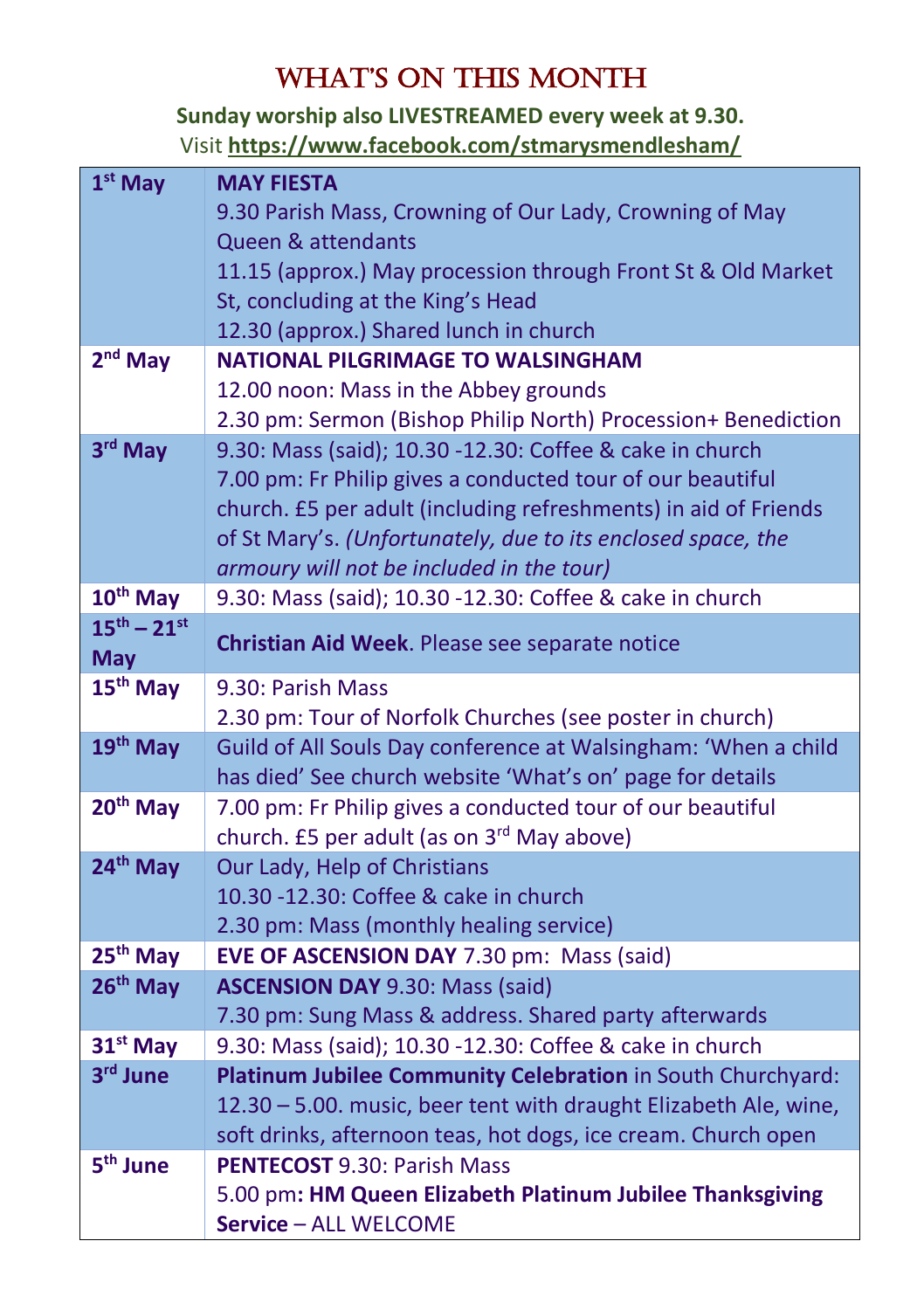### **Fr Philip Writes…**



**MAY has always been a joyful month in nature and among people.** In medieval England May Day was a public holiday and people were up at dawn to go 'a-maying'. Branches of trees and flowers were carried back in triumph to towns and villages and the centre of the procession was occupied by the maypole, decorated with ribbons

and wreaths. This month has long been dedicated to Our Lady, since people felt all this joy was connected to the joy of her motherhood. But all the glory that nature gives to God cannot compare with the glory reflected in



Mary. She proclaimed the glory of the Lord above all created things, as she gave birth to the Lord of nature. Mary is important because she is a model of faith, trust and obedience. She was the first Christian, the first to accept Jesus Christ into her life and into her body as she carried him in her womb for the salvation of the world.

The angel Gabriel tells Mary 5 things about the Son she is about to conceive:



**1. His Name:**  He is to be called Jesus, which means 'God Saves'.

**2. He will be great:** No other human being has ever or will ever be born who is greater than this child.